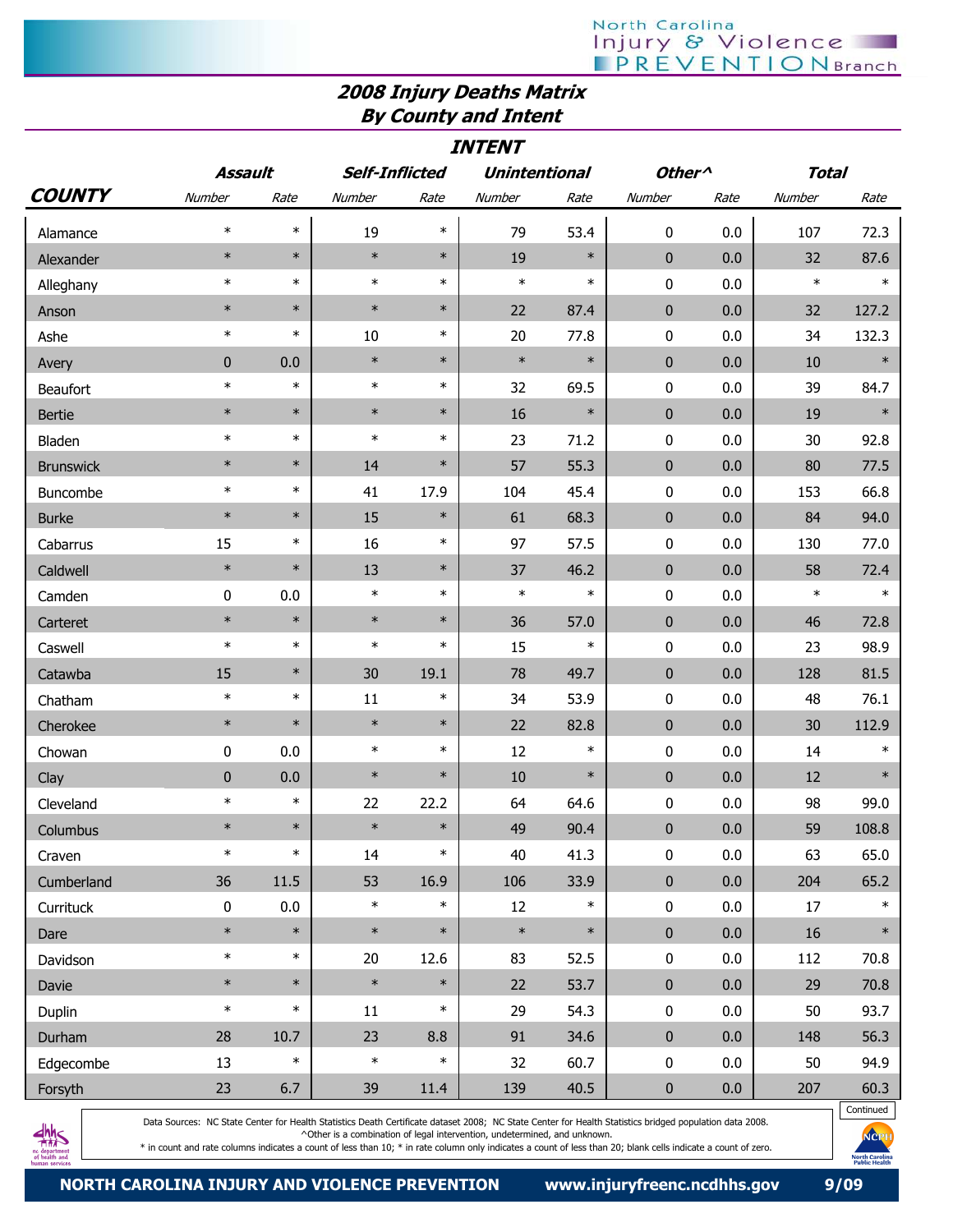## 2008 Injury Deaths Matrix By County and Intent, Page 2

| <b>INTENT</b>  |              |        |                       |        |                      |        |                    |         |              |        |
|----------------|--------------|--------|-----------------------|--------|----------------------|--------|--------------------|---------|--------------|--------|
|                | Assault      |        | <b>Self-Inflicted</b> |        | <b>Unintentional</b> |        | Other <sup>^</sup> |         | <b>Total</b> |        |
| <b>COUNTY</b>  | Number       | Rate   | Number                | Rate   | Number               | Rate   | Number             | Rate    | Number       | Rate   |
| Franklin       | $\ast$       | $\ast$ | $\ast$                | $\ast$ | 29                   | 49.2   | 0                  | 0.0     | 38           | 64.5   |
| Gaston         | 14           | $\ast$ | 32                    | 15.5   | 101                  | 48.9   | $\mathbf{0}$       | 0.0     | 151          | 73.1   |
| Gates          | $\ast$       | $\ast$ | $\ast$                | $\ast$ | $\ast$               | $\ast$ | 0                  | 0.0     | 10           | $\ast$ |
| Graham         | $\mathbf{0}$ | 0.0    | $\ast$                | $\ast$ | $\ast$               | $\ast$ | $\mathbf{0}$       | 0.0     | $\ast$       | $\ast$ |
| Granville      | 0            | 0.0    | $\ast$                | $\ast$ | 26                   | 45.6   | $\pmb{0}$          | 0.0     | 34           | 59.6   |
| Greene         | $\ast$       | $\ast$ | $\ast$                | $\ast$ | 12                   | $\ast$ | $\mathbf 0$        | 0.0     | 15           | $\ast$ |
| Guilford       | 39           | 8.3    | 48                    | 10.2   | 200                  | 42.4   | $\pmb{0}$          | 0.0     | 293          | 62.0   |
| Halifax        | $\ast$       | $\ast$ | $\ast$                | $\ast$ | 26                   | 47.3   | $\mathbf 0$        | 0.0     | 38           | 69.1   |
| Harnett        | $\ast$       | $\ast$ | $\ast$                | $\ast$ | 55                   | 49.1   | 0                  | 0.0     | 74           | 66.1   |
| Haywood        | $\mathbf 0$  | 0.0    | 11                    | $\ast$ | 36                   | 63.6   | $\mathbf 0$        | 0.0     | 48           | 84.8   |
| Henderson      | $\ast$       | $\ast$ | 24                    | 23.4   | 47                   | 45.9   | 0                  | 0.0     | 77           | 75.2   |
| Hertford       | $\ast$       | $\ast$ | $\bf{0}$              | 0.0    | 13                   | $\ast$ | $\bf{0}$           | 0.0     | 15           | $\ast$ |
| Hoke           | $\ast$       | $\ast$ | $\pmb{0}$             | 0.0    | 24                   | 55.3   | 0                  | 0.0     | 29           | 66.8   |
| Hyde           | 0            | 0.0    | $\bf{0}$              | 0.0    | $\ast$               | $\ast$ | $\mathbf 0$        | 0.0     | $\ast$       | $\ast$ |
| <b>Iredell</b> | $\ast$       | $\ast$ | 16                    | $\ast$ | 64                   | 41.2   | 0                  | 0.0     | 93           | 59.9   |
| Jackson        | $\ast$       | $\ast$ | $\ast$                | $\ast$ | 24                   | 65.3   | $\pmb{0}$          | 0.0     | 30           | 81.7   |
| Johnston       | $\ast$       | $\ast$ | 24                    | 14.7   | 73                   | 44.7   | 0                  | 0.0     | 108          | 66.1   |
| Jones          | $\ast$       | $\ast$ | $\mathbf 0$           | 0.0    | $\ast$               | $\ast$ | $\mathbf 0$        | 0.0     | $\ast$       | $\ast$ |
| Lee            | 10           | $\ast$ | $\ast$                | $\ast$ | 26                   | 44.0   | 0                  | 0.0     | 45           | 76.2   |
| Lenoir         | $\ast$       | $\ast$ | $\ast$                | $\ast$ | 26                   | 45.8   | $\mathbf{0}$       | 0.0     | 33           | 58.1   |
| Lincoln        | $\ast$       | $\ast$ | 12                    | $\ast$ | 38                   | 50.8   | 0                  | 0.0     | 53           | 70.9   |
| McDowell       | $\ast$       | $\ast$ | 10                    | $\ast$ | 35                   | 79.8   | $\mathbf{0}$       | 0.0     | 51           | 116.3  |
| Macon          | $\ast$       | $\ast$ | $\ast$                | $\ast$ | 22                   | 66.7   | 0                  | 0.0     | 29           | 87.9   |
| Madison        | $\ast$       | $\ast$ | $\ast$                | $\ast$ | $12\,$               | $\ast$ | $\pmb{0}$          | $0.0\,$ | $17\,$       | $\ast$ |
| Martin         | $\ast$       | $\ast$ | $\ast$                | $\ast$ | 24                   | 102.6  | $\pmb{0}$          | 0.0     | 31           | 132.5  |
| Mecklenburg    | 84           | 9.4    | 71                    | 8.0    | 239                  | 26.8   | $\pmb{0}$          | 0.0     | 403          | 45.3   |
| Mitchell       | 0            | 0.0    | $\ast$                | $\ast$ | $11\,$               | $\ast$ | $\pmb{0}$          | 0.0     | 12           | $\ast$ |
| Montgomery     | $\ast$       | $\ast$ | $\pmb{0}$             | 0.0    | 13                   | $\ast$ | $\pmb{0}$          | 0.0     | 18           | $\ast$ |
| Moore          | $\ast$       | $\ast$ | 13                    | $\ast$ | 41                   | 47.9   | $\pmb{0}$          | 0.0     | 64           | 74.8   |
| Nash           | 14           | $\ast$ | 14                    | $\ast$ | 35                   | 37.4   | $\pmb{0}$          | 0.0     | 63           | 67.3   |
| New Hanover    | $11\,$       | $\ast$ | 27                    | 14.0   | $90\,$               | 46.7   | $\pmb{0}$          | 0.0     | 135          | 70.1   |
| Northhampton   | $\ast$       | $\ast$ | $\ast$                | $\ast$ | $11\,$               | $\ast$ | $\pmb{0}$          | 0.0     | 20           | 97.6   |
| Onslow         | $\ast$       | $\ast$ | 22                    | 13.3   | 67                   | 40.4   | $\pmb{0}$          | 0.0     | 98           | 59.1   |
| Orange         | $\ast$       | $\ast$ | $11\,$                | $\ast$ | 37                   | 29.2   | $\pmb{0}$          | 0.0     | 59           | 46.6   |



Data Sources: NC State Center for Health Statistics Death Certificate dataset 2008; NC State Center for Health Statistics bridged population data 2008. ^Other is a combination of legal intervention, undetermined, and unknown.

\* in count and rate columns indicates a count of less than 10; \* in rate column only indicates a count of less than 20; blank cells indicate a count of zero.